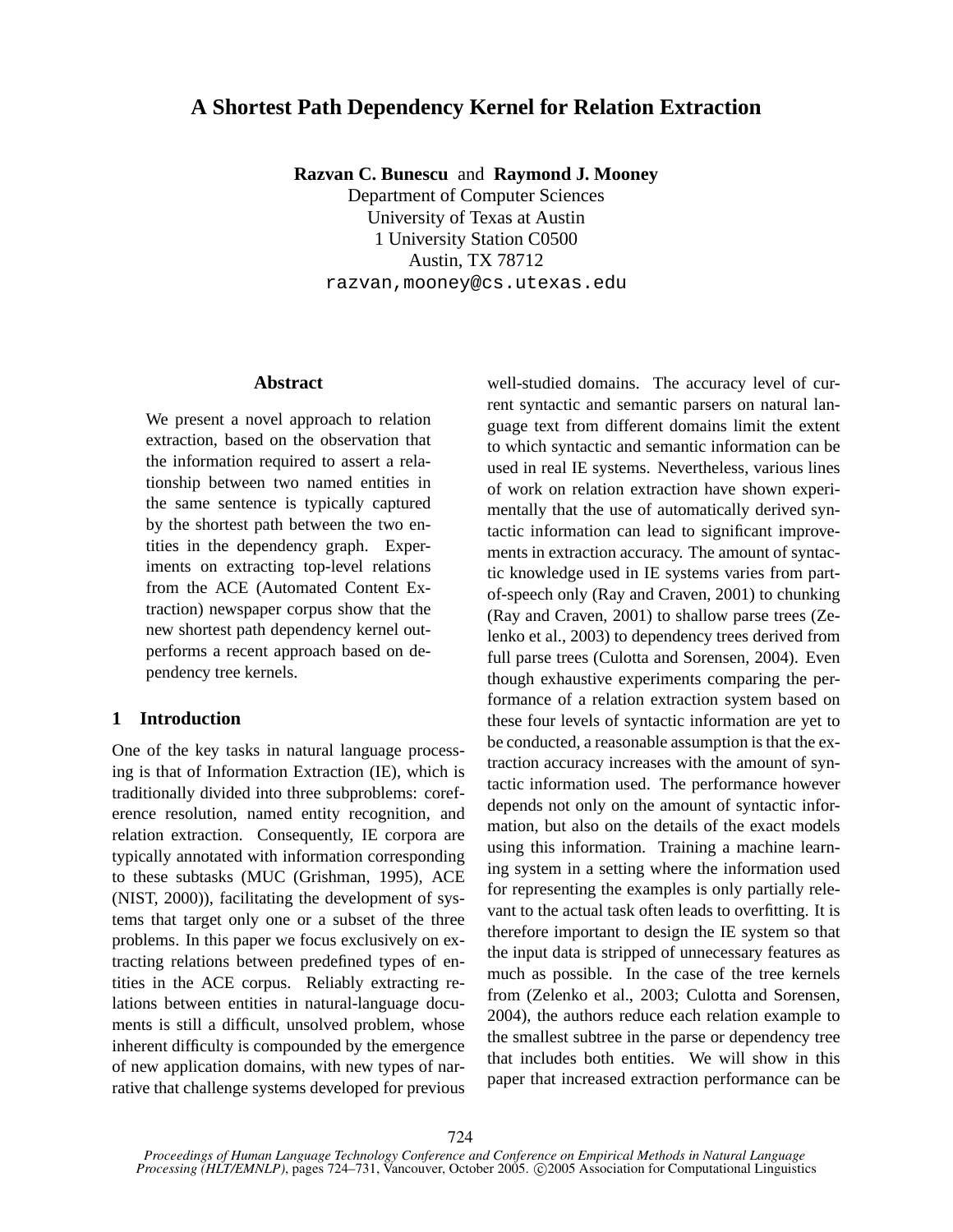obtained by designing a kernel method that uses an even smaller part of the dependency structure – the shortest path between the two entities in the undirected version of the dependency graph.

# **2 Dependency Graphs**

Let  $e_1$  and  $e_2$  be two entities mentioned in the same sentence such that they are observed to be in a relationship R, i.e  $R(e_1, e_2) = 1$ . For example, R can specify that entity  $e_1$  is LOCATED (AT) entity  $e_2$ . Figure 1 shows two sample sentences from ACE, with entity mentions in bold. Correspondingly, the first column in Table 1 lists the four relations of type LOCATED that need to be extracted by the IE system. We assume that a relation is to be extracted only between entities mentioned in the same sentence, and that the presence or absence of a relation is independent of the text preceding or following the sentence. This means that only information derived from the sentence including the two entities will be relevant for relation extraction. Furthermore, with each sentence we associate its dependency graph, with words figured as nodes and word-word dependencies figured as directed edges, as shown in Figure 1. A subset of these word-word dependencies capture the predicate-argument relations present in the sentence. Arguments are connected to their target predicates either directly through an arc pointing to the predicate ('troops  $\rightarrow$  raided'), or indirectly through a preposition or infinitive particle ('warning  $\leftarrow$  to  $\leftarrow$  stop'). Other types of word-word dependencies account for modifier-head relationships present in adjective-noun compounds ('several  $\rightarrow$  stations'), noun-noun compounds ('pumping  $\rightarrow$  stations'), or adverb-verb constructions ('recently  $\rightarrow$  raided'). In Figure 1 we show the full dependency graphs for two sentences from the ACE newspaper corpus.

Word-word dependencies are typically categorized in two classes as follows:

- **[Local Dependencies]** These correspond to local predicate-argument (or head-modifier) constructions such as 'troops  $\rightarrow$  raided', or 'pumping  $\rightarrow$  stations' in Figure 1.
- **[Non-local Dependencies]** Long-distance dependencies arise due to various linguistic constructions such as coordination, extraction,

raising and control. In Figure 1, among nonlocal dependencies are 'troops  $\rightarrow$  warning', or  $'$ ministers  $\rightarrow$  preaching'.

A Context Free Grammar (CFG) parser can be used to extract local dependencies, which for each sentence form a dependency tree. Mildly context sensitive formalisms such as Combinatory Categorial Grammar (CCG) (Steedman, 2000) model wordword dependencies more directly and can be used to extract both local and long-distance dependencies, giving rise to a directed acyclic graph, as illustrated in Figure 1.

#### **3 The Shortest Path Hypothesis**

If  $e_1$  and  $e_2$  are two entities mentioned in the same sentence such that they are observed to be in a relationship  $R$ , our hypothesis stipulates that the contribution of the sentence dependency graph to establishing the relationship  $R(e_1, e_2)$  is almost exclusively concentrated in the shortest path between  $e_1$ and  $e_2$  in the undirected version of the dependency graph.

If entities  $e_1$  and  $e_2$  are arguments of the same predicate, then the shortest path between them will pass through the predicate, which may be connected directly to the two entities, or indirectly through prepositions. If  $e_1$  and  $e_2$  belong to different predicate-argument structures that share a common argument, then the shortest path will pass through this argument. This is the case with the shortest path between 'stations' and 'workers' in Figure 1, passing through 'protesters', which is an argument common to both predicates 'holding' and 'seized'. In Table 1 we show the paths corresponding to the four relation instances encoded in the ACE corpus for the two sentences from Figure 1. All these paths support the LOCATED relationship. For the first path, it is reasonable to infer that if a PERSON entity (e.g. 'protesters') is doing some action (e.g. 'seized') to a FACILITY entity (e.g. 'station'), then the PERSON entity is LOCATED at that FACILITY entity. The second path captures the fact that the same PERSON entity (e.g. 'protesters') is doing two actions (e.g. 'holding' and 'seized') , one action to a PERSON entity (e.g. 'workers'), and the other action to a FACIL-ITY entity (e.g. 'station'). A reasonable inference in this case is that the 'workers' are LOCATED at the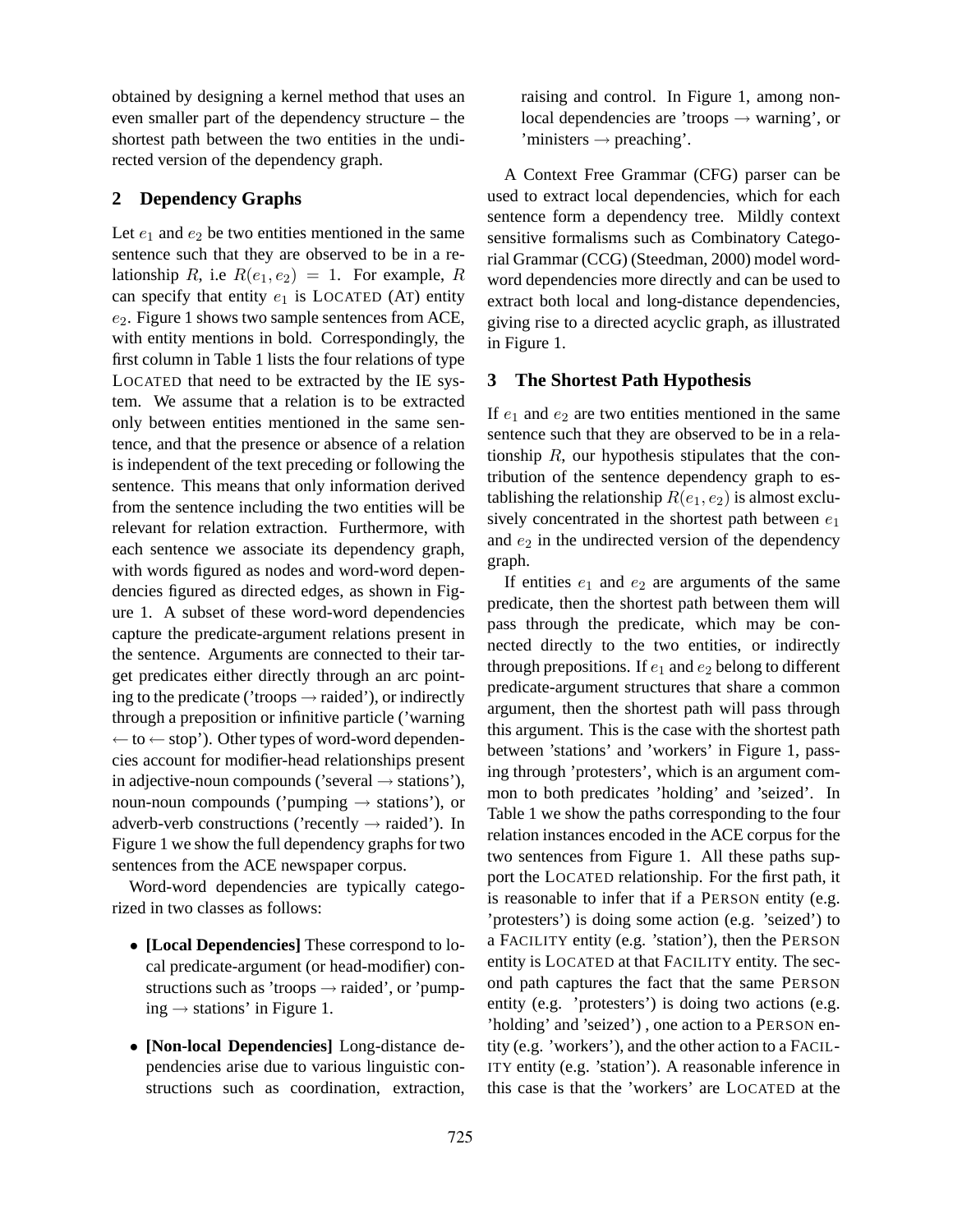

Figure 1: Sentences as dependency graphs.

| <b>Relation Instance</b>       | Shortest Path in Undirected Dependency Graph                                                                                                   |  |  |
|--------------------------------|------------------------------------------------------------------------------------------------------------------------------------------------|--|--|
| $S_1$ : protesters AT stations | $protesters \longrightarrow$ seized $\longleftarrow$ stations                                                                                  |  |  |
| $S_1$ : workers AT stations    | workers $\longrightarrow$ holding $\longleftarrow$ protesters $\longrightarrow$ seized $\longleftarrow$ stations                               |  |  |
| $S_2$ : troops AT churches     | <b>troops</b> $\longrightarrow$ raided $\longleftarrow$ <b>churches</b>                                                                        |  |  |
|                                | $S_2$ : ministers AT churches   ministers $\longrightarrow$ warning $\longleftarrow$ troops $\longrightarrow$ raided $\longleftarrow$ churches |  |  |

Table 1: Shortest Path representation of relations.

'station'.

In Figure 2 we show three more examples of the LOCATED (AT) relationship as dependency paths created from one or two predicate-argument structures. The second example is an interesting case, as it illustrates how annotation decisions are accommodated in our approach. Using a reasoning similar with that from the previous paragraph, it is reasonable to infer that 'troops' are LOCATED in 'vans', and that 'vans' are LOCATED in 'city'. However, because 'vans' is not an ACE markable, it cannot participate in an annotated relationship. Therefore, 'troops' is annotated as being LOCATED in 'city', which makes sense due to the transitivity of the relation LOCATED. In our approach, this leads to shortest paths that pass through two or more predicateargument structures.

The last relation example is a case where there exist multiple shortest paths in the dependency graph between the same two entities – there are actually two different paths, with each path replicated into three similar paths due to coordination. Our current approach considers only one of the shortest paths,

nevertheless it seems reasonable to investigate using all of them as multiple sources of evidence for relation extraction.

There may be cases where  $e_1$  and  $e_2$  belong to predicate-argument structures that have no argument in common. However, because the dependency graph is always connected, we are guaranteed to find a shortest path between the two entities. In general, we shall find a shortest sequence of predicate-argument structures with target predicates  $P_1, P_2, ..., P_n$  such that  $e_1$  is an argument of  $P_1, e_2$  is an argument of  $P_n$ , and any two consecutive predicates  $P_i$  and  $P_{i+1}$  share a common argument (where by "argument" we mean both arguments and complements).

### **4 Learning with Dependency Paths**

The shortest path between two entities in a dependency graph offers a very condensed representation of the information needed to assess their relationship. A dependency path is represented as a sequence of words interspersed with arrows that in-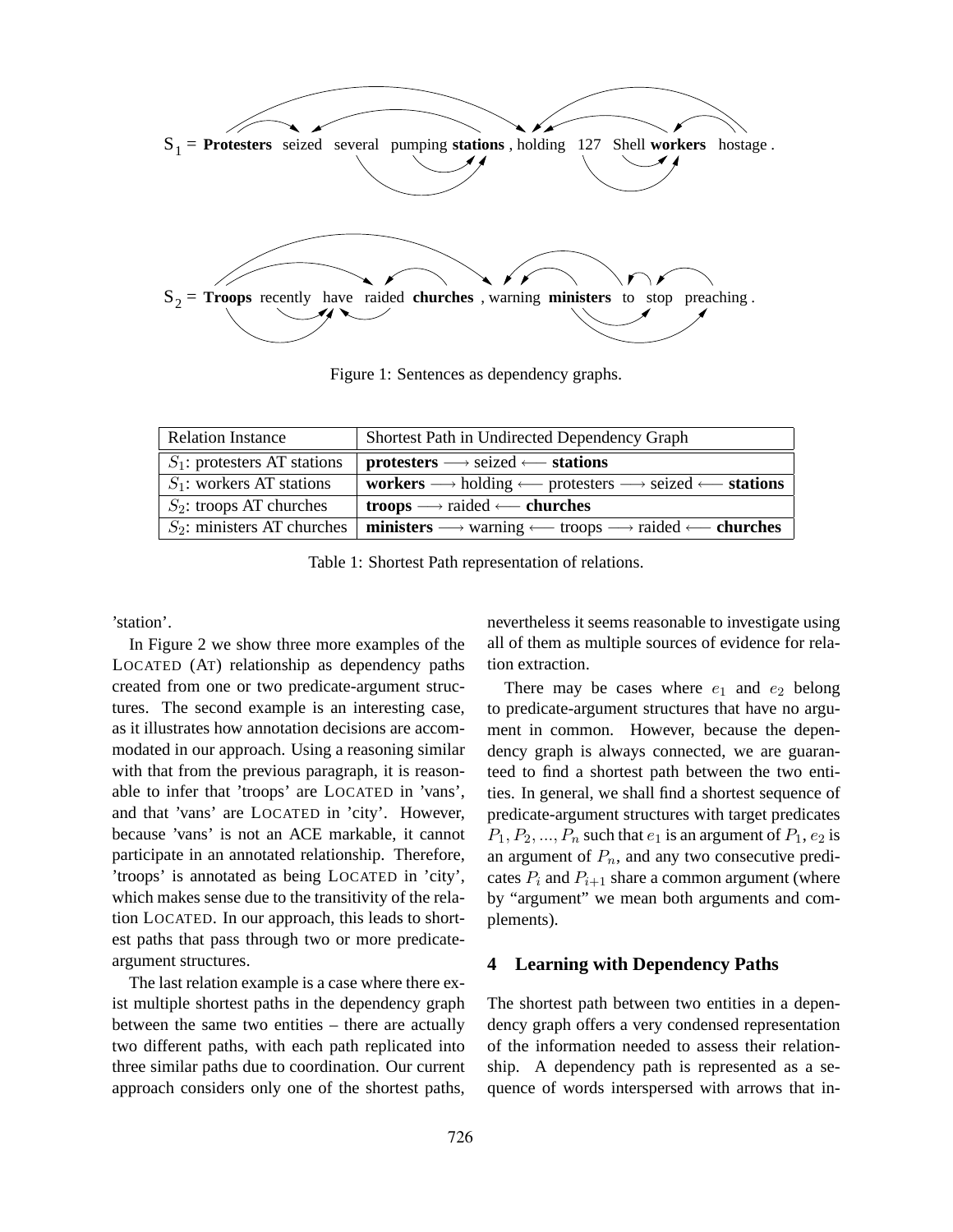| $(1)$ He had no regrets for <b>his</b> actions in <b>Brcko</b> .                                                                                                                     |  |  |  |
|--------------------------------------------------------------------------------------------------------------------------------------------------------------------------------------|--|--|--|
| $his \rightarrow actions \leftarrow in \leftarrow Breko$                                                                                                                             |  |  |  |
| (2) U.S. troops today acted for the first time to capture an<br>alleged Bosnian war criminal, rushing from unmarked vans<br>parked in the northern Serb-dominated city of Bijeljina. |  |  |  |
| <b>troops</b> $\rightarrow$ rushing $\leftarrow$ from $\leftarrow$ vans $\rightarrow$ parked $\leftarrow$ in $\leftarrow$ <b>city</b>                                                |  |  |  |
| (3) Jelisic created an atmosphere of terror at the <b>camp</b> by<br>killing, abusing and threatening the detainees.                                                                 |  |  |  |
| <b>detainees</b> $\rightarrow$ killing $\leftarrow$ Jelisic $\rightarrow$ created $\leftarrow$ at $\leftarrow$ <b>camp</b>                                                           |  |  |  |
| <b>detainees</b> $\rightarrow$ abusing $\leftarrow$ Jelisic $\rightarrow$ created $\leftarrow$ at $\leftarrow$ <b>camp</b>                                                           |  |  |  |
| <b>detainees</b> $\rightarrow$ threatning $\leftarrow$ Jelisic $\rightarrow$ created $\leftarrow$ at $\leftarrow$ <b>camp</b>                                                        |  |  |  |
| <b>detainees</b> $\rightarrow$ killing $\rightarrow$ by $\rightarrow$ created $\leftarrow$ at $\leftarrow$ <b>camp</b>                                                               |  |  |  |
| <b>detainees</b> $\rightarrow$ abusing $\rightarrow$ by $\rightarrow$ created $\leftarrow$ at $\leftarrow$ <b>camp</b>                                                               |  |  |  |
| <b>detainees</b> $\rightarrow$ threatening $\rightarrow$ by $\rightarrow$ created $\leftarrow$ at $\leftarrow$ <b>camp</b>                                                           |  |  |  |

Figure 2: Relation examples.

dicate the orientation of each dependency, as illustrated in Table 1. These paths however are completely lexicalized and consequently their performance will be limited by data sparsity. We can alleviate this by categorizing words into classes with varying degrees of generality, and then allowing paths to use both words and their classes. Examples of word classes are part-of-speech (POS) tags and generalizations over POS tags such as Noun, Active Verb or Passive Verb. The entity type is also used for the two ends of the dependency path. Other potentially useful classes might be created by associating with each noun or verb a set of hypernyms corresponding to their synsets in WordNet.

The set of features can then be defined as a Cartesian product over these word classes, as illustrated in Figure 3 for the dependency path between 'protesters' and 'station' in sentence  $S_1$ . In this representation, sparse or contiguous subsequences of nodes along the lexicalized dependency path (i.e. path fragments) are included as features simply by replacing the rest of the nodes with their corresponding generalizations.

The total number of features generated by this dependency path is  $4 \times 1 \times 3 \times 1 \times 4$ , and some of them are listed in Table 2.

| protesters<br>seized<br><b>NNS</b><br>VRD<br>Noun<br>Verb<br><b>PERSON</b> | stations<br>NNS<br>Noun<br><b>FACILITY</b> |
|----------------------------------------------------------------------------|--------------------------------------------|
|----------------------------------------------------------------------------|--------------------------------------------|

Figure 3: Feature generation from dependency path.

| protesters            |                   | $\rightarrow$ seized $\leftarrow$ |              | stations                     |  |
|-----------------------|-------------------|-----------------------------------|--------------|------------------------------|--|
| Noun                  | $\longrightarrow$ | Verb                              | $\leftarrow$ | Noun                         |  |
| <b>PERSON</b>         | $\rightarrow$     |                                   |              | seized $\leftarrow$ FACILITY |  |
| <b>PERSON</b>         | $\rightarrow$     | Verb                              |              | $\leftarrow$ Facility        |  |
| $\dots$ (48 features) |                   |                                   |              |                              |  |

Table 2: Sample Features.

For verbs and nouns (and their respective word classes) occurring along a dependency path we also use an additional suffix  $\prime$ (-) $\prime$  to indicate a negative polarity item. In the case of verbs, this suffix is used when the verb (or an attached auxiliary) is modified by a negative polarity adverb such as 'not' or 'never'. Nouns get the negative suffix whenever they are modified by negative determiners such as 'no', 'neither' or 'nor'. For example, the phrase "**He** never went to **Paris**" is associated with the dependency path  $'He \rightarrow$  went(-)  $\leftarrow$  to  $\leftarrow$  **Paris**'.

Explicitly creating for each relation example a vector with a position for each dependency path feature is infeasible, due to the high dimensionality of the feature space. Here we can exploit *dual* learning algorithms that process examples only via computing their dot-products, such as the Support Vector Machines (SVMs) (Vapnik, 1998; Cristianini and Shawe-Taylor, 2000). These dot-products between feature vectors can be efficiently computed through a *kernel* function, without iterating over all the corresponding features. Given the kernel function, the SVM learner tries to find a hyperplane that separates positive from negative examples and at the same time maximizes the separation (margin) between them. This type of max-margin separator has been shown both theoretically and empirically to resist overfitting and to provide good generalization performance on unseen examples.

Computing the dot-product (i.e. kernel) between two relation examples amounts to calculating the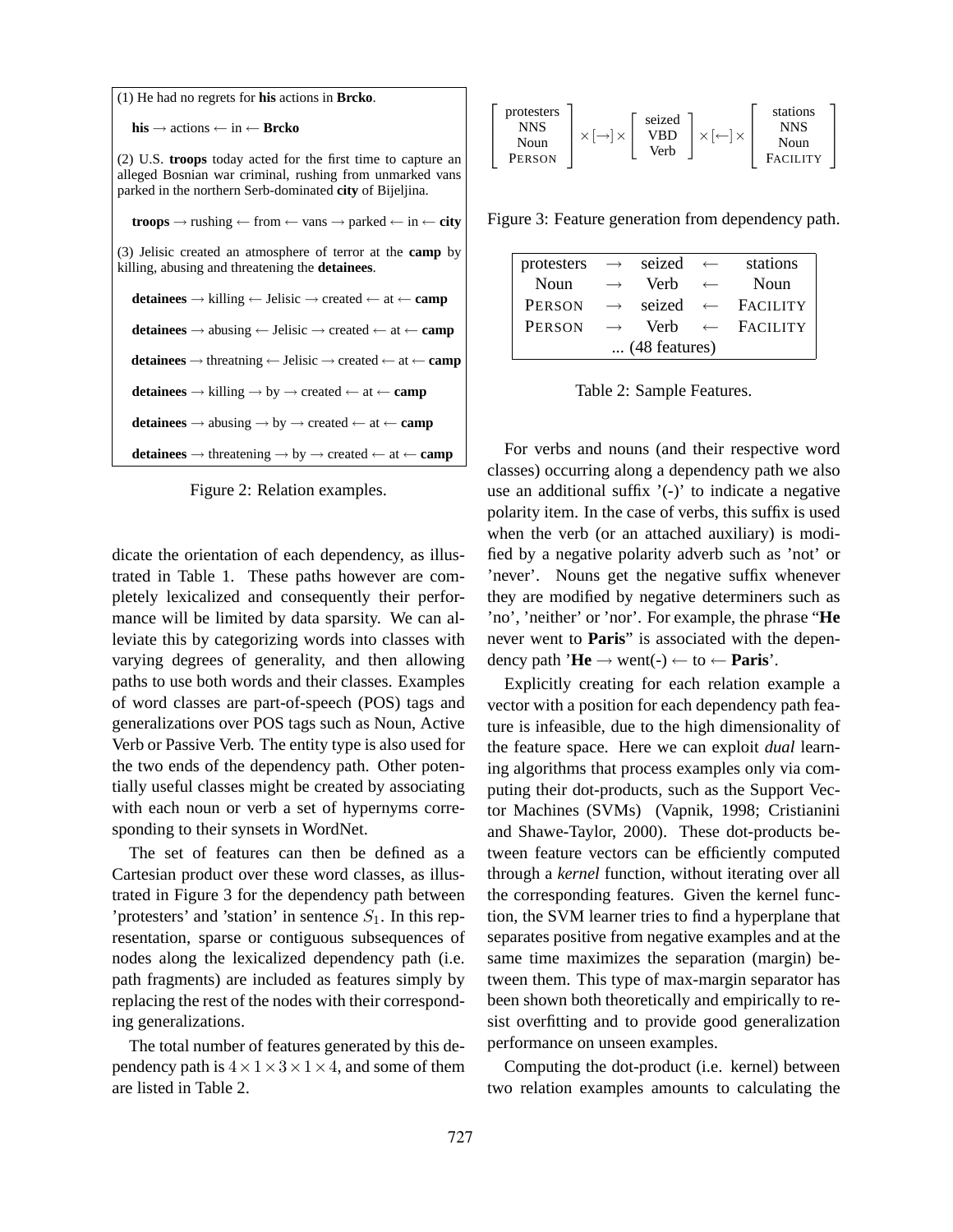number of common features of the type illustrated in Table 2. If  $x = x_1x_2...x_m$  and  $y = y_1y_2...y_n$  are two relation examples, where  $x_i$  denotes the set of word classes corresponding to position  $i$  (as in Figure 3), then the number of common features between  $x$  and  $y$  is computed as in Equation 1.

$$
K(\boldsymbol{x}, \boldsymbol{y}) = \begin{cases} 0, & m \neq n \\ \prod_{i=1}^{n} c(x_i, y_i), & m = n \end{cases}
$$
 (1)

where  $c(x_i, y_i) = |x_i \cap y_i|$  is the number of common word classes between  $x_i$  and  $y_i$ .

This is a simple kernel, whose computation takes  $O(n)$  time. If the two paths have different lengths, they correspond to different ways of expressing a relationship – for instance, they may pass through a different number of predicate argument structures. Consequently, the kernel is defined to be 0 in this case. Otherwise, it is the product of the number of common word classes at each position in the two paths. As an example, let us consider two instances of the LOCATED relationship:

- 1. '**his** actions in **Brcko**', and
- 2. '**his** arrival in **Beijing**'.

Their corresponding dependency paths are:

- 1. **'his**  $\rightarrow$  actions  $\leftarrow$  in  $\leftarrow$  **Brcko**', and
- 2. **'his**  $\rightarrow$  arrival  $\leftarrow$  in  $\leftarrow$  **Beijing**'.

Their representation as a sequence of sets of word classes is given by:

- 1.  $x = [x_1 \ x_2 \ x_3 \ x_4 \ x_5 \ x_6 \ x_7]$ , where  $x_1 =$ {his, PRP, PERSON},  $x_2 = \{\rightarrow\}$ ,  $x_3 =$  {actions, NNS, Noun},  $x_4 = \{\leftarrow\}$ ,  $x_5 = \{\text{in}, \text{IN}\}$ ,  $x_6 =$  $\{\leftarrow\}, x_7 = \{\text{Brcko}, \text{NNP}, \text{Noun}, \text{LOCATION}\}$
- 2.  $y = [y_1 \ y_2 \ y_3 \ y_4 \ y_5 \ y_6 \ y_7]$ , where  $y_1 = \{\text{his}, \text{if } y_2 \text{ is } \text{his.}\}$ PRP, PERSON},  $y_2 = \{\rightarrow\}$ ,  $y_3 = \{\text{arrival}, \text{ NN}, \text{null}\}$ Noun $\}, y_4 = \{\leftarrow\}, y_5 = \{\text{in}, \text{IN}\}, y_6 = \{\leftarrow\}, y_7$  $=$  {Beijing, NNP, Noun, LOCATION}

Based on the formula from Equation 1, the kernel is computed as  $K(\mathbf{x}, \mathbf{y}) = 3 \times 1 \times 1 \times 1 \times 2 \times 1 \times 3 = 18$ .

We use this relation kernel in conjunction with SVMs in order to find decision hyperplanes that best separate positive examples from negative examples. We modified the  $LibSVM<sup>1</sup>$  package for SVM learning by plugging in the kernel described above, and used its default one-against-one implementation for multiclass classification.

#### **5 Experimental Evaluation**

We applied the shortest path dependency kernel to the problem of extracting top-level relations from the ACE corpus (NIST, 2000), the version used for the September 2002 evaluation. The training part of this dataset consists of 422 documents, with a separate set of 97 documents allocated for testing. This version of the ACE corpus contains three types of annotations: coreference, named entities and relations. Entities can be of the type PERSON, ORGANIZATION, FACILITY, LOCATION, and GEO-POLITICAL ENTITY. There are 5 general, top-level relations: ROLE, PART, LOCATED, NEAR, and SO-CIAL. The ROLE relation links people to an organization to which they belong, own, founded, or provide some service. The PART relation indicates subset relationships, such as a state to a nation, or a subsidiary to its parent company. The AT relation indicates the location of a person or organization at some location. The NEAR relation indicates the proximity of one location to another. The SOCIAL relation links two people in personal, familial or professional relationships. Each top-level relation type is further subdivided into more fine-grained subtypes, resulting in a total of 24 relation types. For example, the LOCATED relation includes subtypes such as LOCATED-AT, BASED-IN, and RESIDENCE. In total, there are 7,646 intra-sentential relations, of which 6,156 are in the training data and 1,490 in the test data.

We assume that the entities and their labels are known. All preprocessing steps – sentence segmentation, tokenization, and POS tagging – were performed using the Open $NLP<sup>2</sup>$  package.

# **5.1 Extracting dependencies using a CCG parser**

CCG (Steedman, 2000) is a type-driven theory of grammar where most language-specific aspects of the grammar are specified into lexicon. To each lex-

 $1$ URL:http://www.csie.ntu.edu.tw/~cjlin/libsvm/

 $^{2}$ URL: http://opennlp.sourceforge.net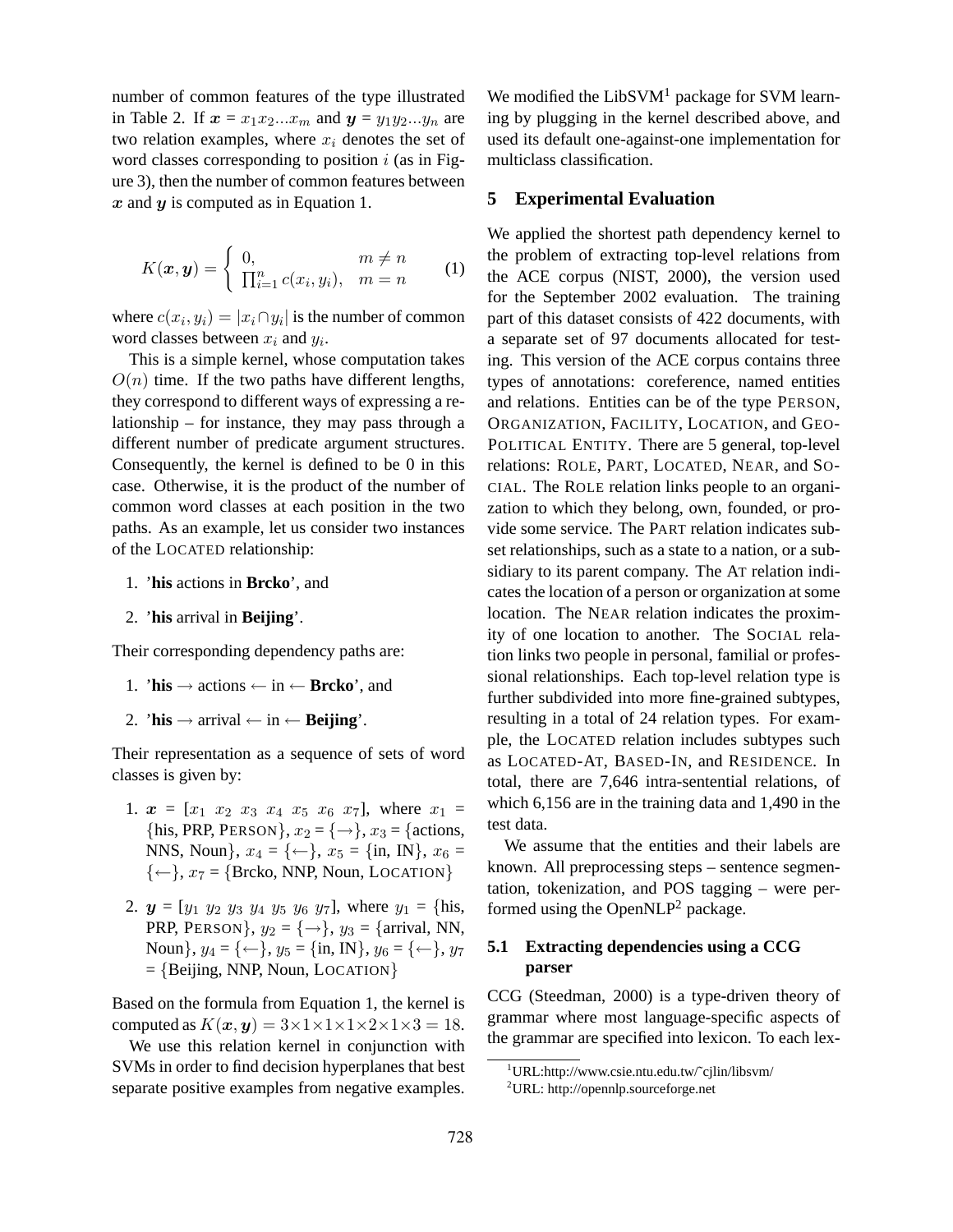ical item corresponds a set of syntactic categories specifying its valency and the directionality of its arguments. For example, the words from the sentence "protesters seized several stations" are mapped in the lexicon to the following categories:

| protesters | : $NP$                    |
|------------|---------------------------|
| seized     | : $(S \setminus NP) / NP$ |
| several    | : $NP / NP$               |
| stations   | : $NP$                    |

The transitive verb 'seized' expects two arguments: a noun phrase to the right (the object) and another noun phrase to the left (the subject). Similarly, the adjective 'several' expects a noun phrase to its right. Depending on whether its valency is greater than zero or not, a syntactic category is called a *functor* or an *argument*. In the example above, 'seized' and 'several' are functors, while 'protesters' and 'stations' are arguments.

Syntactic categories are combined using a small set of typed combinatory rules such as functional application, composition and type raising. In Table 3 we show a sample derivation based on three functional applications.

| protesters | seized                | several | stations |  |  |
|------------|-----------------------|---------|----------|--|--|
| N P        | $(S\backslash NP)/NP$ | NP/NP   | V P      |  |  |
| N P        | $(S\backslash NP)/NP$ | N P     |          |  |  |
| N P        | N P                   |         |          |  |  |
|            |                       |         |          |  |  |

Table 3: Sample derivation.

In order to obtain CCG derivations for all sentences in the ACE corpus, we used the CCG parser introduced in (Hockenmaier and Steedman,  $(2002)^3$ . This parser also outputs a list of dependencies, with each dependency represented as a 4-tuple  $\langle f, a, w_f, w_a \rangle$ , where f is the syntactic category of the functor,  $a$  is the argument number,  $w_f$  is the head word of the functor, and  $w_a$  is the head word of the argument. For example, the three functional applications from Table 3 result in the functor-argument dependencies enumerated below in Table 4.

|                      | a | W £       | $w_a$        |
|----------------------|---|-----------|--------------|
| NP/N                 |   | 'several' | 'stations'   |
| $(S\setminus NP)/NP$ |   | 'seized'  | 'stations'   |
|                      |   | 'seized'  | 'protesters' |

Table 4: Sample dependencies.

Because predicates (e.g. 'seized') and adjuncts (e.g. 'several') are always represented as functors, while complements (e.g. 'protesters' and 'stations') are always represented as arguments, it is straightforward to transform a functor-argument dependency into a head-modifier dependency. The head-modifier dependencies corresponding to the three functor-argument dependencies in Table 4 are: 'protesters  $\rightarrow$  seized', 'stations  $\rightarrow$  seized', and 'sev $eral \rightarrow stations'.$ 

Special syntactic categories are assigned in CCG to lexical items that project unbounded dependencies, such as the relative pronouns 'who', 'which' and 'that'. Coupled with a head-passing mechanism, these categories allow the extraction of long-range dependencies. Together with the local word-word dependencies, they create a directed acyclic dependency graph for each parsed sentence, as shown in Figure 1.

# **5.2 Extracting dependencies using a CFG parser**

Local dependencies can be extracted from a CFG parse tree using simple heuristic rules for finding the head child for each type of constituent. Alternatively, head-modifier dependencies can be directly output by a parser whose model is based on lexical dependencies. In our experiments, we used the full parse output from Collins' parser (Collins, 1997), in which every non-terminal node is already annotated with head information. Because local dependencies assemble into a tree for each sentence, there is only one (shortest) path between any two entities in a dependency tree.

### **5.3 Experimental Results**

A recent approach to extracting relations is described in (Culotta and Sorensen, 2004). The authors use a generalized version of the tree kernel from (Zelenko et al., 2003) to compute a kernel over

<sup>3</sup>URL:http://www.ircs.upenn.edu/˜juliahr/Parser/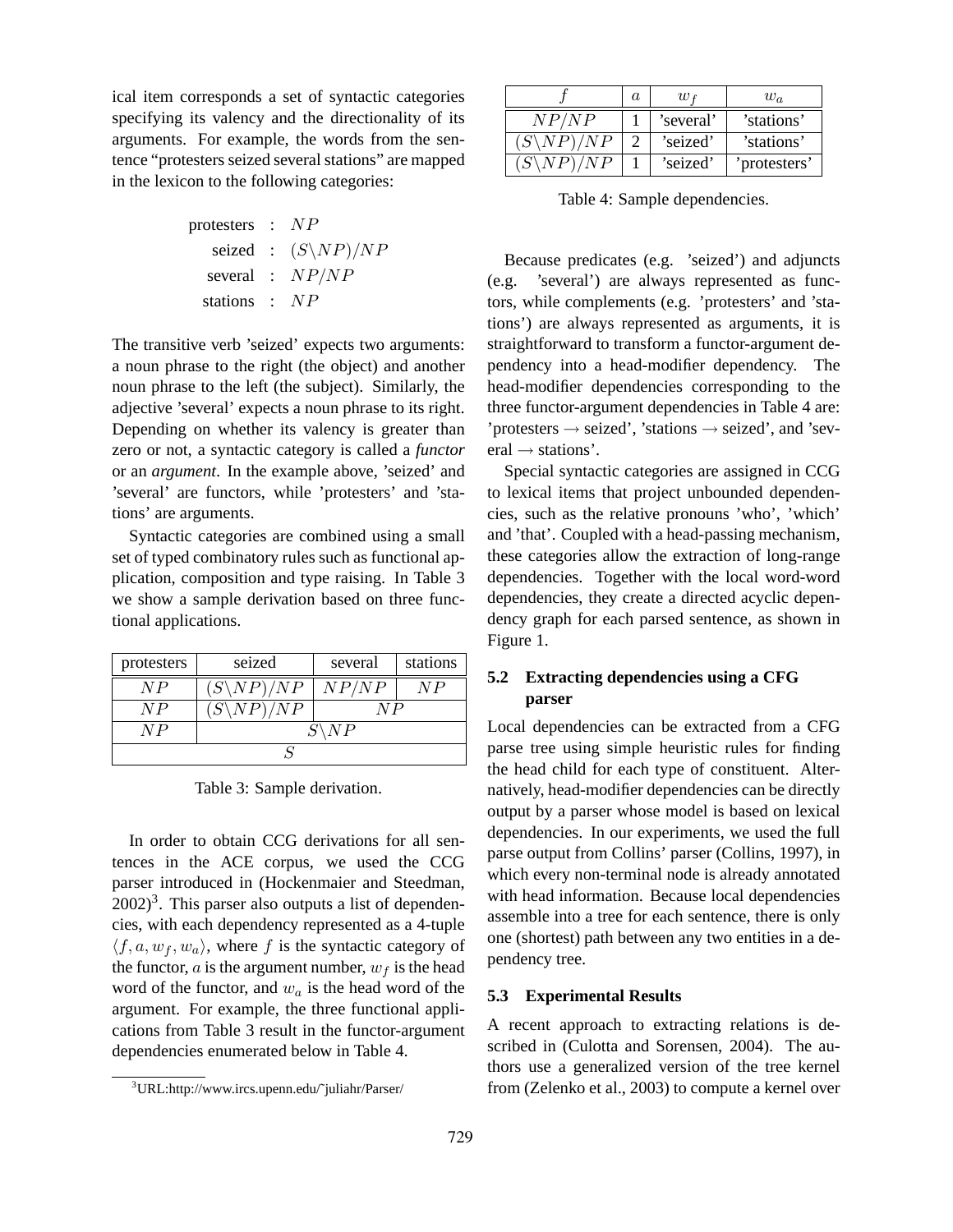relation examples, where a relation example consists of the smallest dependency tree containing the two entities of the relation. Precision and recall values are reported for the task of extracting the 5 top-level relations in the ACE corpus under two different scenarios:

– **[S1]** This is the classic setting: one multi-class SVM is learned to discriminate among the 5 toplevel classes, plus one more class for the no-relation cases.

– **[S2]** Because of the highly skewed data distribution, the recall of the SVM approach in the first scenario is very low. In (Culotta and Sorensen, 2004) the authors propose doing relation extraction in two steps: first, one binary SVM is trained for *relation detection*, which means that all positive relation instances are combined into one class. Then the thresholded output of this binary classifier is used as training data for a second multi-class SVM, which is trained for *relation classification*. The same kernel is used in both stages.

We present in Table 5 the performance of our shortest path (SP) dependency kernel on the task of relation extraction from ACE, where the dependencies are extracted using either a CCG parser (SP-CCG), or a CFG parser (SP-CFG). We also show the results presented in (Culotta and Sorensen, 2004) for their best performing kernel K4 (a sum between a bag-of-words kernel and their dependency kernel) under both scenarios.

| Method        | Precision | Recall | F-measure |
|---------------|-----------|--------|-----------|
| $(S1)$ SP-CCG | 67.5      | 37.2   | 48.0      |
| $(S1)$ SP-CFG | 71.1      | 39.2   | 50.5      |
| (S1) K4       | 70.3      | 26.3   | 38.0      |
| $(S2)$ SP-CCG | 63.7      | 41.4   | 50.2      |
| $(S2)$ SP-CFG | 65.5      | 43.8   | 52.5      |
| (S2) K4       | 67.1      | 35.0   | 45.8      |

Table 5: Extraction Performance on ACE.

The shortest-path dependency kernels outperform the dependency kernel from (Culotta and Sorensen, 2004) in both scenarios, with a more significant difference for SP-CFG. An error analysis revealed that Collins' parser was better at capturing local dependencies, hence the increased accuracy of SP-CFG. Another advantage of our shortest-path dependency kernels is that their training and testing are very fast – this is due to representing the sentence as a chain of dependencies on which a fast kernel can be computed. All the four SP kernels from Table 5 take between 2 and 3 hours to train and test on a 2.6GHz Pentium IV machine.

To avoid numerical problems, we constrained the dependency paths to pass through at most 10 words (as observed in the training data) by setting the kernel to 0 for longer paths. We also tried the alternative solution of normalizing the kernel, however this led to a slight decrease in accuracy. Having longer paths give larger kernel scores in the unnormalized version does not pose a problem because, by definition, paths of different lengths correspond to disjoint sets of features. Consequently, the SVM algorithm will induce lower weights for features occurring in longer paths, resulting in a linear separator that works irrespective of the size of the dependency paths.

## **6 Related Work**

In (Zelenko et al., 2003), the authors do relation extraction using a tree kernel defined over shallow parse tree representations of sentences. The same tree kernel is slightly generalized in (Culotta and Sorensen, 2004) and used in conjunction with dependency trees. In both approaches, a relation instance is defined to be the smallest subtree in the parse or dependency tree that includes both entities. In this paper we argued that the information relevant to relation extraction is almost entirely concentrated in the shortest path in the dependency tree, leading to an even smaller representation. Another difference between the tree kernels above and our new kernel is that the tree kernels used for relation extraction are *opaque* i.e. the semantics of the dimensions in the corresponding Hilbert space is not obvious. For the shortest-path kernels, the semantics is known by definition: each path feature corresponds to a dimension in the Hilbert space. This transparency allows us to easily restrict the types of patterns counted by the kernel to types that we deem relevant for relation extraction. The tree kernels are also more time consuming, especially in the sparse setting, where they count sparse subsequences of children common to nodes in the two trees. In (Zelenko et al., 2003), the